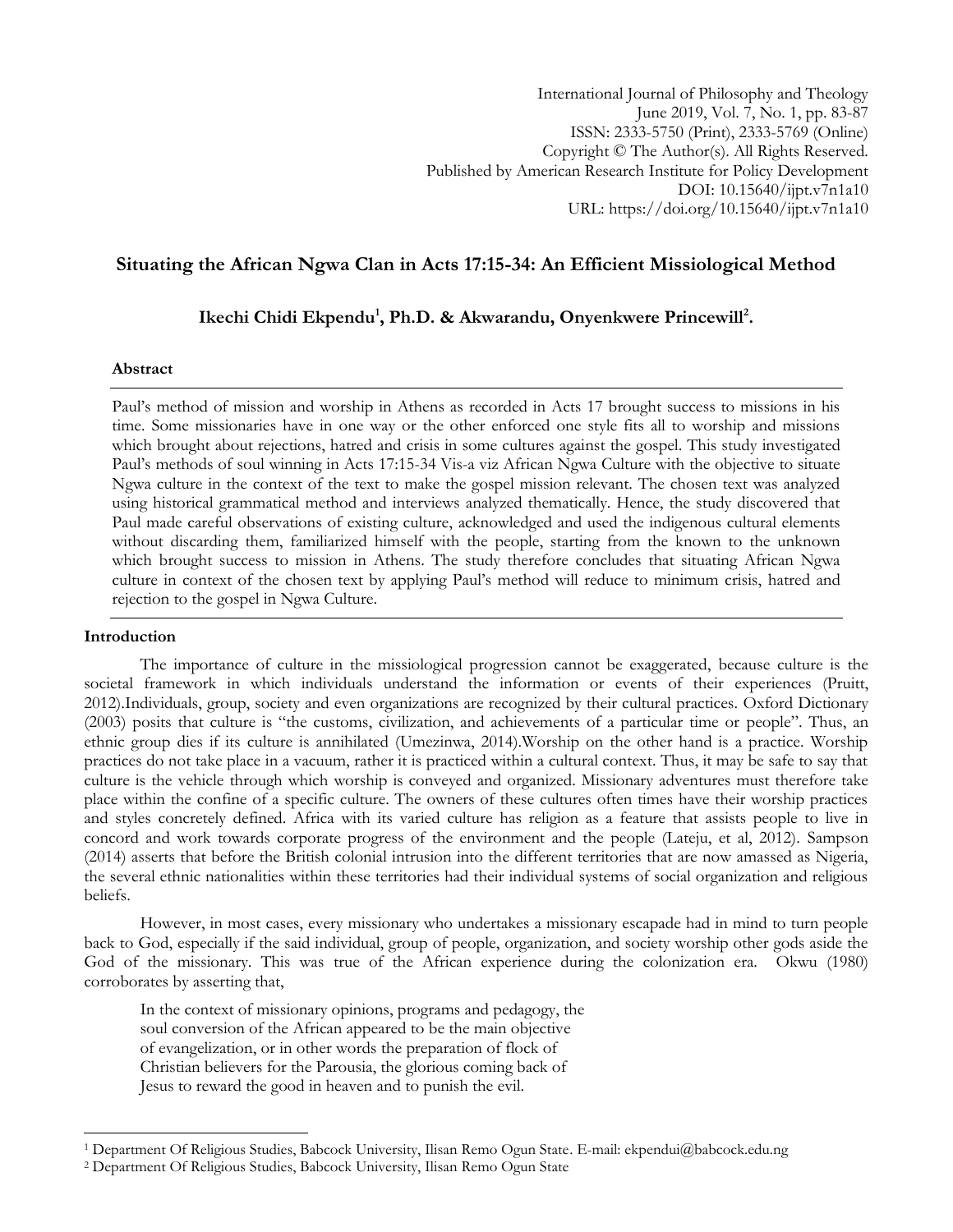Paul also had the same aim as he evangelized the Athenians in Acts 17. Sometimes, for this aim to be achieved, deferent measures are implored by the missionary. Amongst these measures is education. Uchem, Ilechukwu, Asogwa (2014) suggest that this could otherwise be termed evangelization. They stretched that "People and their culture are the subject of evangelization". This is to say that missiological adventures are always targeted at people of a specific culture.

Many missionaries have in one way or the other tried one style fits all to worship and missions thus to jettison the Ngwa culture in the name of bringing Christianity and this has caused rejection, hatred and crisis against the missionaries and the gospel. Nevertheless, the dilemma that has always faced missionaries has been on how best to reach an individual, group, organization, and society of a particular culture with the gospel? How should the gospel be brought down to the people without watering it down and at the same time not undermining the people`s cultural values in its various shades? This study, therefore, investigated Paul"s concept of worship and methodology of soul winning in Acts 17:15- 34 viz-a-viz Worship in Ngwa cultural context. The objective of this study are to discover how evangelism and worship can remain biblical and still be culturally relevant to Ngwa people. Examine some of the biblical principles used by Paul in the chosen text that should guide people in all African Ngwa culture in their expression of worship. Suggest the important of worshiping God in culturally relevant ways rather than having a one size fits all approach to worship. Mixed method of research was engaged and selected text analyzed using historical grammatical method.

### **Historical background**

Ngwa people are a group of Igbo speaking clan who reside in Abia State, Nigeria, Africa. Abia State is located at approximately latitudes 4º 40′ and 6º14′ north, and longitudes 7º10′ and 8º 00" east (Chigbu, et.al 2016). The state shares boundary with other states such as Cross River in the East, Akwa Ibom in the Southeast, Imo in the West, River State in the Southwest, Anambra in the Northwest, and Ebonyi in the North. Abia state comprises of 17 local governments namely; Aba North, Aba South, Arochukwu, Bende, Ikwuano, Isiala Ngwa North, Isiala Ngwa South, Isiukwuato, Obi-Ngwa, Ohafia, Osisioma Ngwa, Ugwunagbo, Ukwa East, Ukwa West, Umuahia North, Umuahia South, Umunneochi. Of the 17, 8 Local Governments are inhabited and known as Ngwaland. They are; Obi-Ngwa, Osisioma Ngwa, Isiala Ngwa North, Isiala Ngwa South, Aba North, Aba South, Ukwa East, and Ukwa West. The Ngwa people are majorly Christians of their origin and history, Izugbara (2000) expounds; "the true origin of the Ngwa, like their parent Igbo stock, is not known and it may be very difficult to trace; there are various speculations about their origin". He furthers that, "one such speculation suggests a possible affinity with the Jews, the name Igbo may well be an adulteration of the original and perhaps ancestral name 'Hebrew'. "He adds that the Ngwa people are located between Latitude 50.30°N and Longitude 90° and 70.30°E. Its land mass is about 1312.768 square kilometers and has a population above 400,000. Research shows it to be the largest clan in Southeastern Nigeria. The temperature is of about 21°C, the climate is humid tropical type and is characterized by wet and dry seasons (Chigbu, 2011). The predominant food crops of the people are yam, maize, cassava, cocoyam, vegetables, oranges, palms and fruits. The agronomic practices hinge solely on the annual rainfall which has a mean value of 200cm and relative humidity of 80%.

The main God that is worshiped by Ngwa people traditionally is Chukwu- the great God; who is generally believed to be living in the far skies. Chukwu is accepted as being omnipotent, vindictive and self-sufficient. Other lesser gods serve as go-between. They are Njoku, Mmaji and Ogwugwu (included is Amadioha). In a nutshell, Ngwa people are highly religious (Chigbu, 2011).

The family constitutes the basis for their sociological organogram thus, the family is viewed as a sacred institution. Family sometimes could refer to the nuclear family of a whole linage- onumara and whenever an Ngwa person talks of Ezi na Ulo, he is referring to both nuclear and Onumara which includes dead ancestors. The nuclear family unit (Ezi) is headed by the Nna (father), but in a compound where there are several nuclear family units is referred to as Eziukwu. Eziukwu consists of households whose members have a mutual and palpable decent through a patrilineal ancestor (Umunna) while Onumara is the largest extended family unit in Ngwa land (Eze Nmerengwa, Personal Communication, and November 17, 2016).

Marriage in Ngwa land is based on several reasons however, the central reason is procreation. Children are believed to be precious gifts from the most benevolent Chukwu who gives graciously to families, on the other hand, it has been a serious dilemma to women if they do not bear children.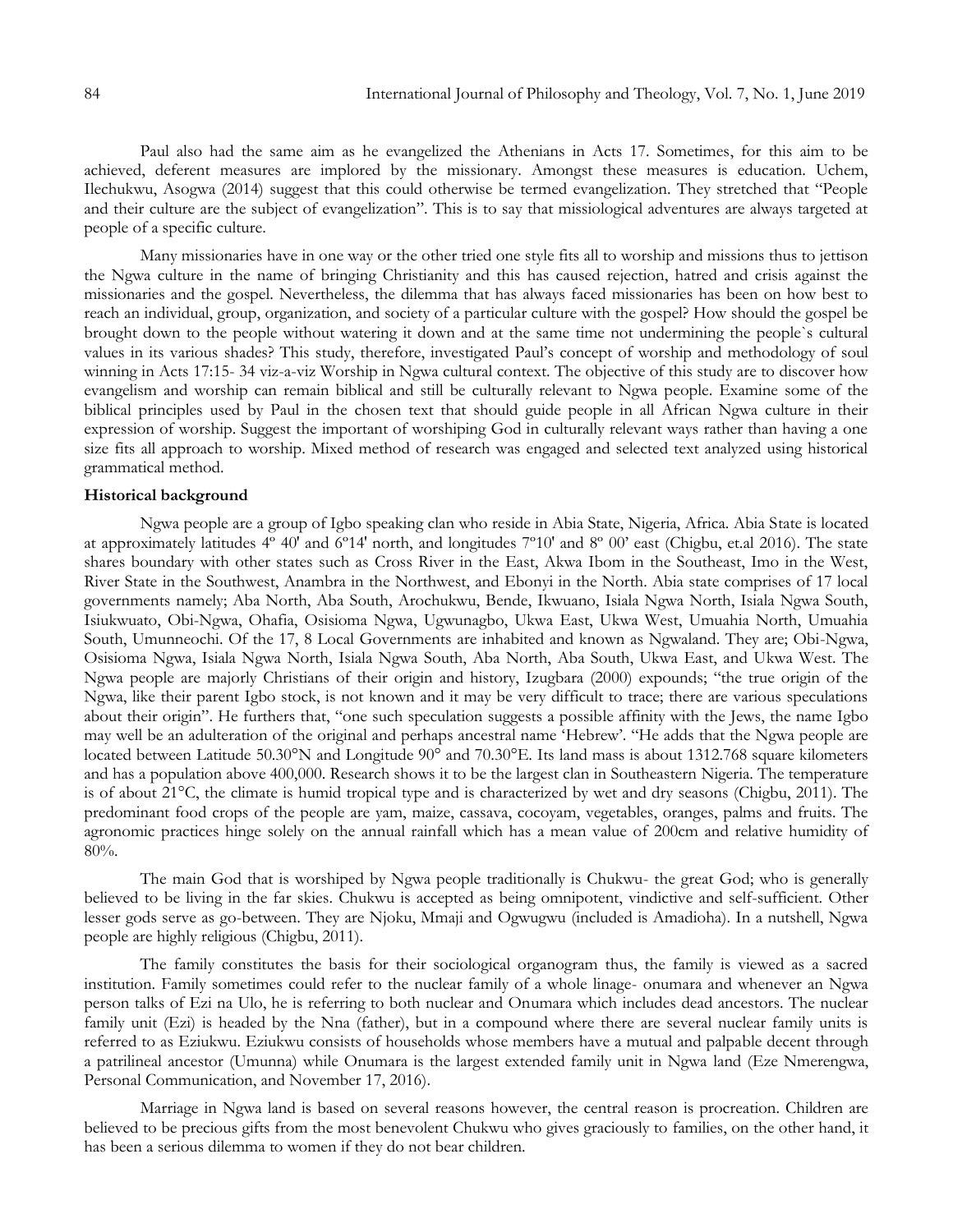Almost all the time when infertility occurs, the woman suffers it the most as though they are always the cause of every childless situation. Childlessness is seen as making futile the purpose and essence of marriage (procreation). This is almost always the mentality that guides every Ngwa man who wants to get married as he would look up to families whose history evidences of good reproductive aptitude. Ngwa people are known to be hospitable which is shown in the presentation of the oji (the traditional kola nut). Whenever the oji-Igbo is presented to a visitor in Ngwa land, it signifies that the visitor has been warmly welcomed. The hospitable nature of the Ngwa people could be accounted for on how Christianity gained ground in major parts of Ngwa land. The earliest missionaries met with success to a great degree due the fact that the people were welcoming. Nonetheless, some other Christian missionaries met with objection of the Christian faith by some groups. This is evident in the fact that there still exist traditional worshipers. The next section will be discussing on the successes and failures of the earliest missionaries (Eze Nmerengwa, Personal Communication, and November 17, 2016).

## **Missiological Adventure In Ngwa Land Viz a Viz Paul`s Missiological Methodology In Acts 17:15-34**

According to one of the current issues challenging Christian missionaries (foreign and local) is how to relay the Christian gospel to varied cultures. He props that the first missionaries to Africa faced this same challenge. It is known that out of the various tribes and clans in Nigeria, the Igbos happened to be almost if not the only tribe that were difficult to be ruled by the colonial masters. This is not to mean that the Igbos resisted the colonialism. However, due to its unique political structure, religious values, and social background etc. the colonial system could not just make headway in the Igbo society (Pruitt, 2012).

In a personal interview with Nmerengwa (2016), he stresses that one major problem that confronted colonialism in Igbo land and especially Ngwa land was its inability to allow the people to rule themselves. The arrival of the colonial system reshaped a lot of systems in Igbo land. The women were denied their rightful position. In addition to the economic havoc done to women, they were heavily tasked. The political system which was highly democratic was replace with the British system of appointed chiefs. The Igbos had a well-structured and established religious system which was given up at the arrival of the colonial missionaries. An example of the how the Igbos especially the Ngwa show their detestation of colonialism in most of its faces (colonial missionaries inclusive) could be seen in the Aba women riot which took place on December 1929. Ottenberg (1965) emphasizing on the Aba Ngwa women riot adds:

In the history of the British administration of Nigeria, Ibo women have constituted a unique and unforgettable human force. When they changed almost overnight from apparently peaceable, home-loving villagers into a frenzied mob of thousands who in December, 1929, attacked administration authorities while their men stood passively by, they brought about a sudden interest in the preciously little-known Ibo-speaking peoples. This uprising, precipitated by an unfounded rumor that Ibo women were to be taxed by the government, arose from uneasiness on the part of the women concerning their economic position, which had already suffered from the world depression and.... other non-economic grievances.

Okwu (1980) who writes on the same matter asserts that "for the missionaries, successful evangelization implied not only conversion away from heathendom and its attendant cultural values, separating converts from the practices and belief system of their milieu to Christian faith and church discipline, but also the arousal in the Africans of a strong commitment and loyalty to the church, its doctrines and discipline".Amadiume (2007) collaborating with Ottenberg and Okwu opines that this event was "both peaceful and violent mass demonstrations, riots, and finally open war with the British colonial government in 1929". Umuezinwa (2014) adds that it was a very difficult task to do for the Ngwa people. This is why even till date there still exist traditional worshipers who uphold the old tradition in Ngwa land. He stressed that one weakness of the earliest missionaries, "indeed they forbade many of the traditional practices and described them as pagan."

In a personal communication with Apollos Nwaobia April 12, 2017, he orated that oral literature is the most valuable and reliable source on issues of culture and worship before and during the colonial rule in Ngwa land. Thus, he said that "Ngwa man worshipped the deities of the land-small gods and a supreme one among them which my father referred to as 'Ukwuleke', a god that was presumed to be more powerful than 'Amadiaoha'".

He agreed that the coming of the colonial masters affected the culture of the Ngwa people positively, he expounds, "the Ngwa culture was more homogeneous then than now." He furthers that, "though they worshipped idols, they were more committed to the gods they worshipped, more loving, more truthful and more peaceful."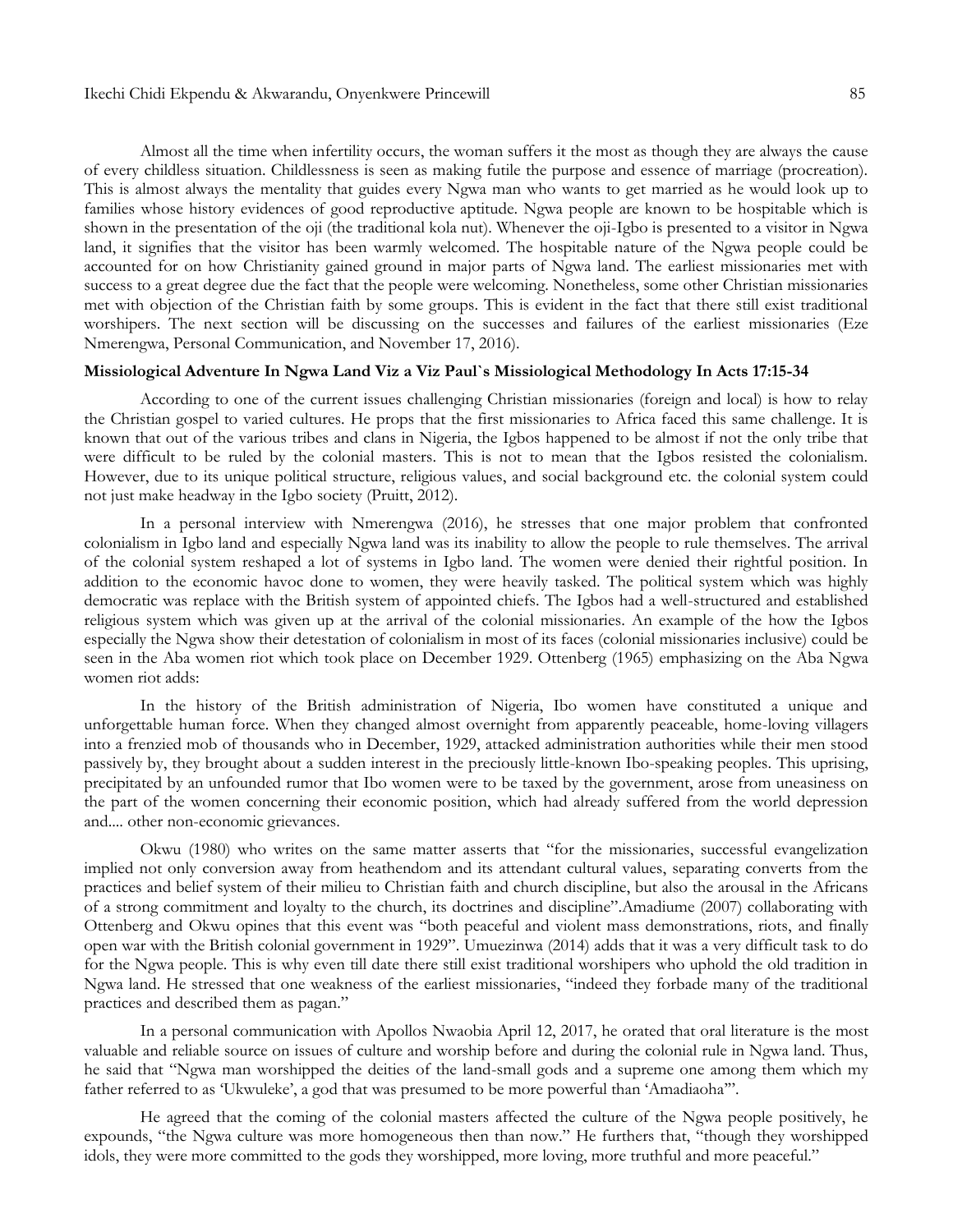However, he believes that the methodologies implored by the missionaries such as healthcare and education yielded a great success as evident in the high establishment of churches such as Adventist, Anglican as well as Catholic. In a personal communication with Uzoma Prince, April 15, 2017, who used to be a prince and later ruled his community for 4yrs after the death of his father corroborates that prior to the coming of the colonialists, gods such as Chukwu, Ihinjoku, and Ebere-Nba were worshipped. Chukwu was supreme. Ihinjoku was the god of fertility. Eberenba was the local god of protection for the Mba community. At worship, Ofo was the symbol of authority and was handled by the eldest son of each family and community as the case may be. Nonetheless, these deities and their worship has been annihilated. The Chukwu who is believed to be the creator still exists but not in image form because He is believed to be living in the far sky. He agreed on the methodologies highlighted by Nwaobiaadded that the missionaries provided food stuffs and thus succeeded in supplanting the worship practices of the Ngwa people as the Christian faith was embraced.

However, before the arrival of the colonialists, the Ngwa people were tenaciously adherent to African traditional Religion. He agrees that the western culture brought by the colonial masters affected the culture of the Ngwa people without mentioning the how. He said that the success of the evangelistic methodologies of the white men were partially successful and pointed that one weakness of the methods was inconsideration of Ngwa culture which rendered it weak and helpless.(Chinyere Imo, personal communication, May 12,2017)

In a personal communication with Onyekachiin April 20, 2017, he collaborates with Nwaobia, Imo and Uzoma that the coming of the white to Ngwa land had no negative impact. However, he notes that the whites failed in marrying culture and religion. He is of the opinion that culture should be upheld but were culture contradicts the Bible, the Bible overrules.

### **Paul`s Missiological Approach in Acts 17:15-34.**

At first, Paul made a careful observation before he started his ministry at Athens (17:16). He was not in haste to speak but spoke after he had observed the religious practices. Verse 17 suggests that even when he decided to speak, started with those who were familiar with the gospel. The Jews and in the synagogue (Pratte, 2016).

Paul used a seminar approach in disseminating the gospel. His discussion with the Jews and believers in the synagogue attracted the attention of the epicurean and stoic philosophers. It is important to note here that Paul`s speech at the Areopagus council was upon invitation. As we read

Further to verse 21, we see Paul conducting a mega evangelism where all the city people gathered together without invitation cards. Timothy suggests that the council constitutes of "not only the Council but also a crowd of inquisitive bystanders (as 17:20-21 implies), some may be Jews who are drawn from the synagogue in the commotion; and probably many are ordinary Greeks who are believers in the traditional "folk" gods or pious keepers of the local "civil" cults" (Brokins, 2015).

Paul`s speech started with acknowledgment of the religion of the people (17:22-23a).From known to the unknown: having acknowledged the people, Paul went on to speak with them concerning their gods as he has observed. He did not do away with the religion of the people. This can be contrasted with the attitude of the earliest missionaries who came to Ngwa land as has been highlighted previously- they regarded all our practices as paganism. However, Paul expounded their religion through a common ground, to some unknown areas. Thus, the culture of the people if well observed could help the missionary in breaking gospel barriers. Pratte (2016) has this to say, "by erecting that altar, the Athenians had admitted ignorance and had also admitted that they had reason to be interested in such a god; so, Paul used this as his opening. This is a great evangelism tool.

Furthermore, Paul went on to contrast their understanding of their god which is transcendent to the allencompassing nature of a bigger God which is transcendent and at the same time immanent (27b). He was offering them to either choose a god who they did not know and was not close to them or to choose the God whom they could seek, find, and know. Additionally, the people`s literature was a powerful tool Paul used in reaching them. These systematic approaches yielded much result. Without much persuasion, Paul won the heart of some as some prominent members of the Areopagus council instantly accepted the gospel while many others yearned to know more. Brokins (2015) thus expounds;